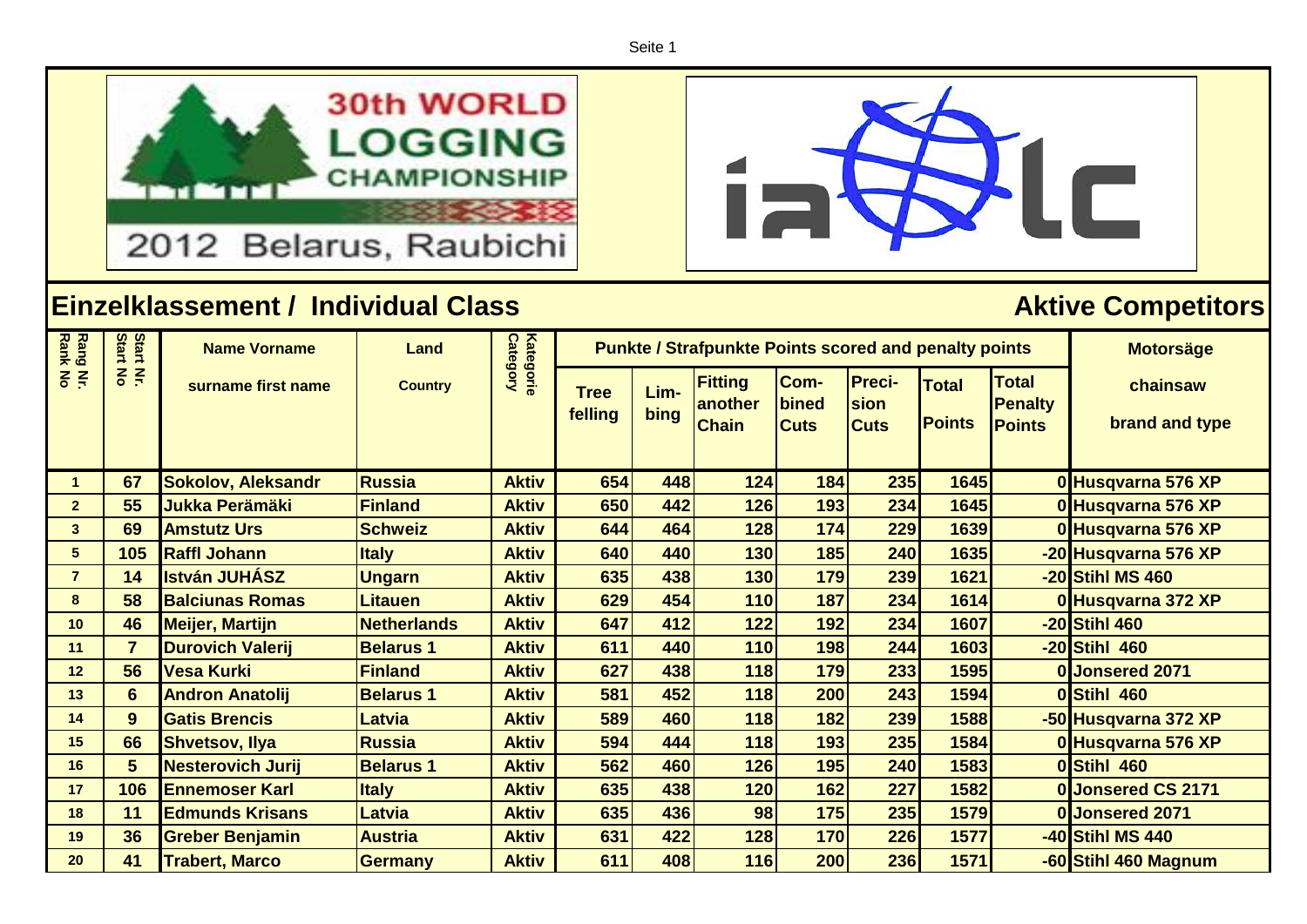Seite 2

## **Einzelklassement / Individual Class <b>Aktive Competitors Aktive Competitors Rang Nr. Category** Start<br>Start **Rank No Start No Start Nr. Kategorie Name Vorname Land Motorsäge Punkte / Strafpunkte Points scored and penalty points**  $\frac{2}{5}$ **Preci-Fitting Com-Total surname first name Country Total chainsaw Lim-Tree another bined Penalty sion felling bing Points points brand and type Points Chain Cuts Cuts 21 49 Olesk, Andres Estonia Aktiv 604 444 120 177 225 1570 -20 CS 2171 23 42 Schmidt, Dirk Germany Aktiv 618 410 122 185 231 1566 -20 Stihl 460 Magnum 24 50 Martin Muttik Estonia Aktiv 604 444 100 195 223 1566 -20 CS 2171 25 57 Jarmo Laatikainen Finland Aktiv 639 386 116 186 239 1566 -60 Husqvarna 576 XP 26 77 Ole Harald L. Kveseth Norway Aktiv 592 408 132 192 241 1565 -40 Stihl MS 460 27 109 Peter Fox United Kingdom Aktiv 630 406 120 176 227 1559 -20 Stihl 460 F1 29 15 Róbert Rittlinger Ungarn Aktiv 614 406 128 181 227 1556 -20 Stihl MS 460 30 68 Dashugin, Vladimir Russia Aktiv 603 418 124 177 234 1556 -20 Husqvarna 576 XP 33 104 Biemmi Massimiliano Italy Aktiv 614 402 110 183 233 1542 -60 Husqvarna 576 XP 34 44 Essenstam, Arian Netherlands Aktiv 640 392 118 164 227 1541 -60 Husqvarna 576 XP 36 37 Umgeher Harald Austria Aktiv 611 462 122 176 165 1536 0 Stihl 460 38 45 Kampen van, John Netherlands Aktiv 607 386 120 186 236 1535 -60 Stihl MS 460 39 95 Kobe Boštjan Slovenia Aktiv 633 384 118 185 215 1535 -60 Husqvarna 376 40 53 Gstöhl, Sigmund Liechtenstein Aktiv 605 402 102 191 233 1533 -40 Jonsered 2171 41 38 Leichtfried Robert Austria Aktiv 559 436 108 195 232 1530 -20 Stihl 440 43 40 Briechle, Gerhard Germany Aktiv 518 466 132 180 230 1526 0 Stihl 460 Magnum 44 60 Karpavicius Gintaras Litauen Aktiv 649 372 97 174 233 1525 -60 Husqvarna 576 XP 46 71 Illien, Arno Schweiz Aktiv 626 406 118 140 233 1523 -90 Husqvarna 372 47 108 Mr Richard Elliott United Kingdom Aktiv 649 444 106 182 133 1514 -100 Jonsered 2071 48 82 Capaross Yohann France Aktiv 615 354 128 192 225 1514 -100 Husqvarna 575 49 13 László BAKÓ Ungarn Aktiv 610 378 116 167 242 1513 -80 Stihl MS 460 50 93 Čuk Robert Slovenia Aktiv 589 390 126 173 234 1512 -60 Husqvarna 576XP 51 48 Sulev Tooming Estonia Aktiv 564 408 126 189 223 1510 -40 Stihl 046 52 85 Domashkin Sergiy Ukraine Aktiv 534 438 108 185 230 1495 0 Motor Sich 475 S 54 52 Eggenberger, Martin Liechtenstein Aktiv 591 388 104 168 239 1490 -60 Stihl 460 55 79 Øystein Koht-Norbye Norway Aktiv 608 334 132 178 236 1488 -100 Stihl 460 Magnum 56 10 Anatolijs Selivanos Latvia Aktiv 501 446 114 175 239 1475 0 Jonsereds 2071 58 78 Ole Ludvig Gjøby Norway Aktiv 548 438 104 153 222 1465 -20 Jonsered 2171**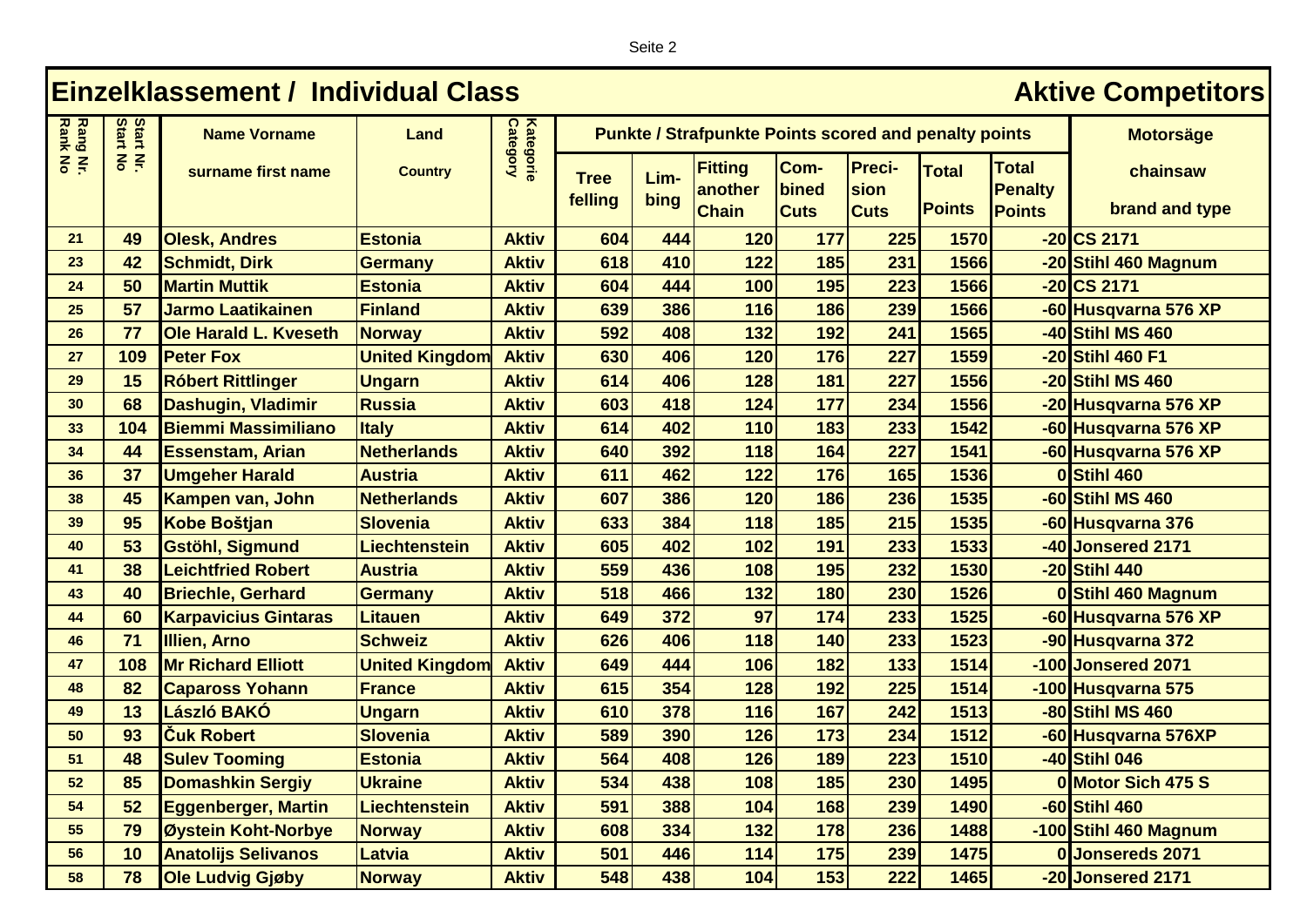| eite |  |
|------|--|
|------|--|

## **Einzelklassement / Individual Class <b>Aktive Competitors Aktive Competitors Rang Nr. Category** Start<br>Start **Rank No Start No Start Nr. Kategorie Name Vorname Land Motorsäge Punkte / Strafpunkte Points scored and penalty points**  $\frac{2}{5}$ **Fitting Com-Preci-Total surname first name Country Total chainsaw Lim-Tree another bined Penalty sion felling bing Points points brand and type Chain Cuts Cuts Points 59 23 Kvasničák Tomáš Slovakia Aktiv 599 440 116 66 239 1460 -100 Stihl MS 460 62 74 Goran Bojanić Serbia Aktiv 630 386 106 98 234 1454 -70 STIHL 460 Mag 64 59 Penkaitis Povilas Litauen Aktiv 588 358 114 157 231 1448 -80 Husqvarna 372 XP 65 94 Gnus Ivan Slovenia Aktiv 588 356 99 181 223 1447 -60 Stihl 460 Magnum 67 89 Vorlicek Jiri Tschechien Aktiv 564 442 122 79 235 1442 -100 Husqvarna 372 xp 69 19 Szala Roman Poland Aktiv 605 348 116 143 223 1435 -100 Makita DCS 7901 70 17 Jacek Stochnialek Poland Aktiv 575 370 120 131 238 1434 -80 Dolmar PS7900 HS 71 54 Gantenbein, Marc Liechtenstein Aktiv 543 418 94 152 226 1433 -20 Stihl 460 73 62 Wagner, Claude Luxembourg Aktiv 628 408 90 151 154 1431 -50 Husqvarna 372 xp 74 63 Speidel, Kim Luxembourg Aktiv 598 366 108 157 200 1429 -60 Stihl 460 75 81 Petitqueux Jean M. France Aktiv 593 376 106 190 161 1426 -60 Husqvarna 576 XP 76 91 Herzog Jiři Tschechien Aktiv 581 380 93 161 200 1415 -80 Dolmar PS7900 77 70 Gautschi, Daniel Schweiz Aktiv 470 448 124 163 206 1411 -50 Stihl 440 78 22 Kukuc Jaroslav Slovakia Aktiv 450 408 132 180 234 1404 -40 Stihl MS 460 79 83 Dauphin David France Aktiv 547 392 130 165 164 1398 -80 Stihl 440 80 29 Varga Siniša Croatia Aktiv 521 340 122 163 251 1397 -130 Stihl MS 460 81 90 Hubert Barták Tschechien Aktiv 580 412 92 164 148 1396 -40 Husqvarna 371 xp 83 27 Maes, Jan Belgium Aktiv 576 340 110 140 217 1383 -60 Husqvarna 372 sp 84 64 Kreins, Andre Luxembourg Aktiv 528 388 97 145 209 1367 -40 Stihl 460 85 86 Kukhta Volodymyr Ukraine Aktiv 502 370 106 175 214 1367 -60 Husqvarna 576 xp 86 110 Matthew Thomas United Kingdom Aktiv 652 268 76 164 207 1367 -180 Husqvarna 372 xp 87 30 Ĉorković Milan Croatia Aktiv 567 332 124 176 158 1357 -140 Stihl MS 460 89 97 Miquel Casas Lopez Spain Aktiv 570 350 94 124 215 1353 -40 Jonsered CS 2171 90 102 Maeda, Tomohiro Japan Aktiv 554 354 100 76 224 1308 -180 Husqvarna 576 XP 93 26 Gerard David Belgium Aktiv 573 364 82 41 217 1277 -90 Stihl 660 94 73 Milan Zujić Serbia Aktiv 624 120 114 191 226 1275 -330 STIHL 460 Mag 95 25 Lambregts Francois Belgium Aktiv 585 350 54 141 136 1266 -80 Husqyarna 376XP 96 18 Biloszewski Stanislaw Poland Aktiv 631 164 97 155 215 1262 -40 Husqvarna 576 xp**